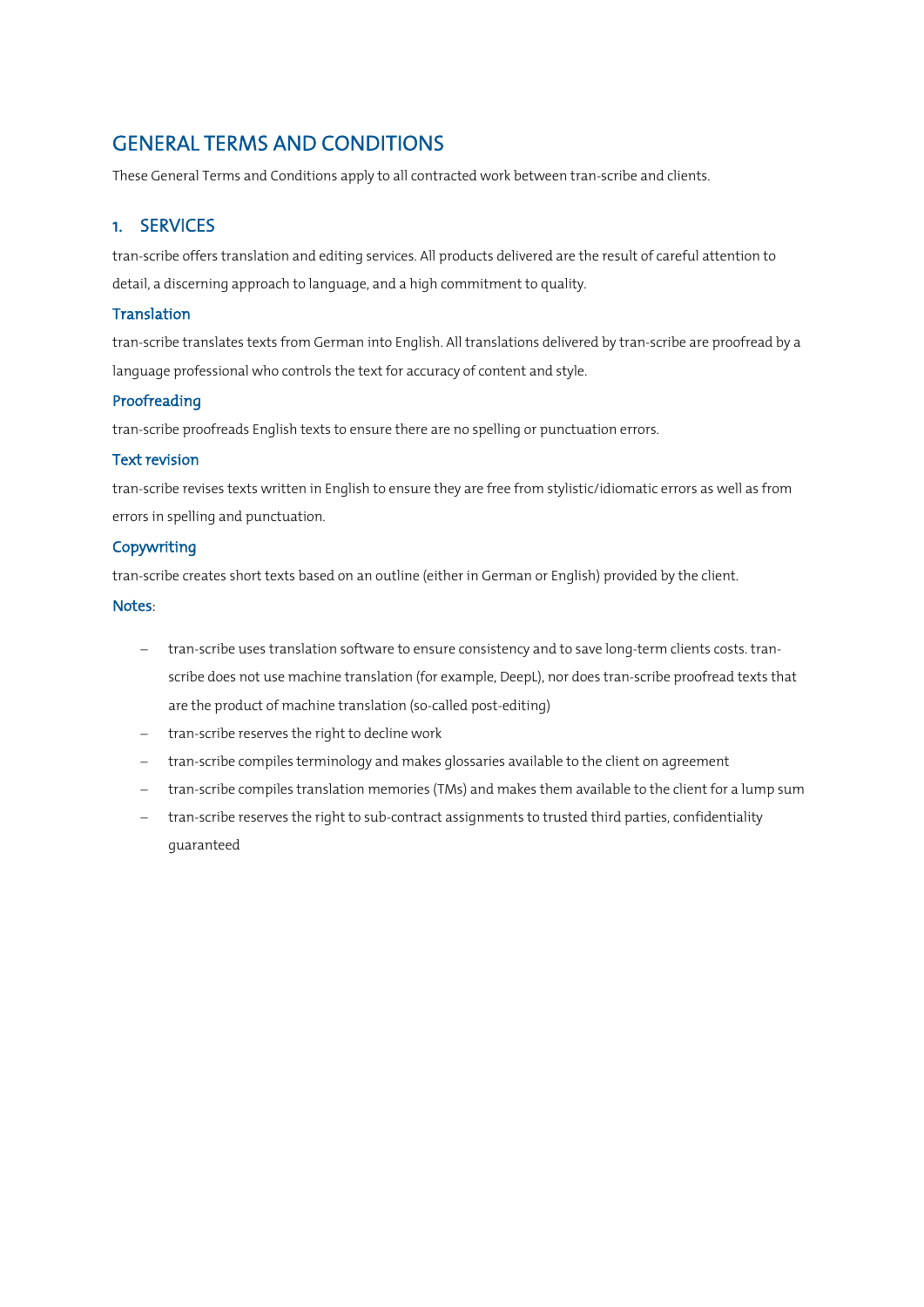# 2. RATES

Individual price quotes are made for each request after careful review of the text or texts in question. Rates are based on the non-binding fees in the chart below and may vary according to the difficulty of the subject matter (in the case of translations) or the quality of the text (in the case of proofreading and revision).

- The line count is based on the source text; one standard line has 50 characters including spaces
- All rates are excluding Swiss VAT (7.7% as of 1 January 2018)
- The client may request revisions to a finished translation due to error or omission on the part of tran-scribe within 15 days of delivery. Such revisions are made at no extra charge
- If the client requests revision to a finished translation due to alterations in the source text, an administrative fee of CHF 80.00 per hour is levied
- Terminology lists sent to the client are billed on an individual basis
- A minimum charge of CHF 95.00 is levied for small assignments

| Service       | Rate                      | Additional Information                                    |
|---------------|---------------------------|-----------------------------------------------------------|
| Translation   | CHF 4.00 - 4.50 per line  | Applies to:                                               |
|               |                           | - texts in tran-scribe's areas of specialization          |
|               |                           | Includes:                                                 |
|               |                           | - translation editing ("4-eye-principle") and terminology |
| Proofreading  | CHF 120.00 per hour (750  | Applies to:                                               |
|               | words per hour)           | - texts written by native English speakers or persons     |
|               |                           | with very high proficiency in written English             |
|               |                           | - final proofs of translations by tran-scribe in layout   |
|               |                           | (before printing)                                         |
| Text revision | CHF 120.00 per hour (from | Applies to:                                               |
|               | 300 words per hour)       | - texts written by non-native English speakers            |
| Copywriting   | CHF 150.00 per hour       | Applies to:                                               |
|               |                           | - short texts for websites, disclaimers                   |

#### Reductions:

- Book-length texts (over 25,000 words) are generally offered as a lump sum
- Long-term clients receive rebates for repetitions in translations

#### Express rates:

Delivery deadlines of less than 24 hours or weekend assignments may be subject to a surcharge of 50% of the regular rate

# 3. DATA TRANSFER, FILE FORMAT, AND FORMATTING

Texts (with the exception of final proofs) are sent as electronic files; the client bears responsibility for the quality and completeness of the texts.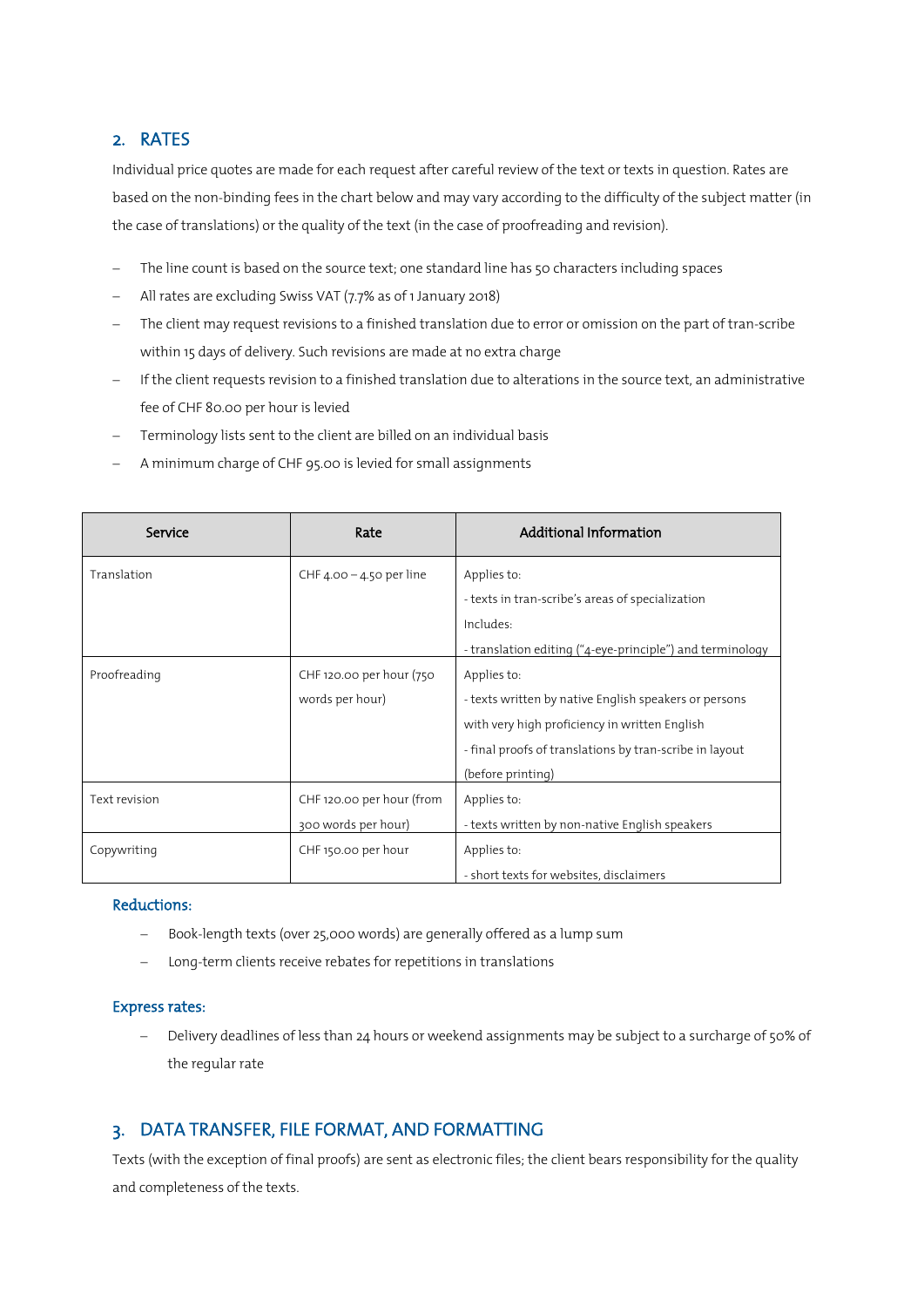The preferred file type is an MS Office document; PDF files are accepted in some cases for translations but never for proofreading/revision. tran-scribe returns the text as an MS Word document unless expressly agreed otherwise. Final formatting is the responsibility of the client.

Final proofs in layout (before a text goes to press) must be delivered in paper. tran-scribe will either return the document via regular mail or scan the document and send the scan electronically.

### 4. SPECIAL INSTRUCTIONS

The client and tran-scribe discuss any special instructions when agreeing on the terms of the projects (e.g. the preferred style manual [house style] and the target audience). The client is responsible for providing tran-scribe with access to any important reference documents – for example, electronic or standard glossaries, previous translations, translation memories, or simply general background information.

## 5. DEADLINES AND FORCE MAJEURE

Deadlines are agreed in writing (including e-mail). tran-scribe endeavors to meet all agreed deadlines, which are, however, always estimates based on review of the documents at hand and therefore non-binding. If tran-scribe cannot meet a deadline, this will be communicated as soon as possible and a new delivery date will be agreed. The client must ensure timely delivery of all texts; if the client cannot ensure timely delivery, the original deadline is null and void, and a new deadline must be agreed.

A new deadline will be negotiated if either the client or tran-scribe are unable to deliver work due to illness or any other unexpected and unavoidable event (force majeure) beyond the control of the client/tran-scribe. In such cases, tran-scribe reserves the right to decline negotiating a new deadline.

### 6. CLAIMS, INVOICING, AND PAYMENT

The client is responsible for assessing work immediately upon delivery. If the client is not satisfied with the quality of a translation, tran-scribe must receive an opportunity to correct the work before payment terms or rates are charged. Requests for revision may be made up to 15 days after delivery of a text. All claims are limited to the amount of the agreed rate for services.

After 15 days, the text delivered is deemed accepted and an invoice will be sent. Payment is due within 30 days of the date on the invoice.

The client's terms of service are not in effect unless approved in writing by tran-scribe.

If the client is employed by an end client or third party, tran-scribe makes an agreement with the client only. The payments policies of the end client/third party do not apply to services provided by tran-scribe.

If the client cancels a job after it has been assigned, the client must reimburse tran-scribe for work already completed up to the time the job was canceled. tran-scribe reserved the right to seek further compensation.

### 7. LIABILITY, COPYRIGHT, AND ARCHIVING DOCUMENTS

tran-scribe's liability is limited to serious errors that lead to direct damages. tran-scribe is not liable for the content of a text, including the accuracy of names, numbers, addresses. The client bears sole responsibility for such matters.